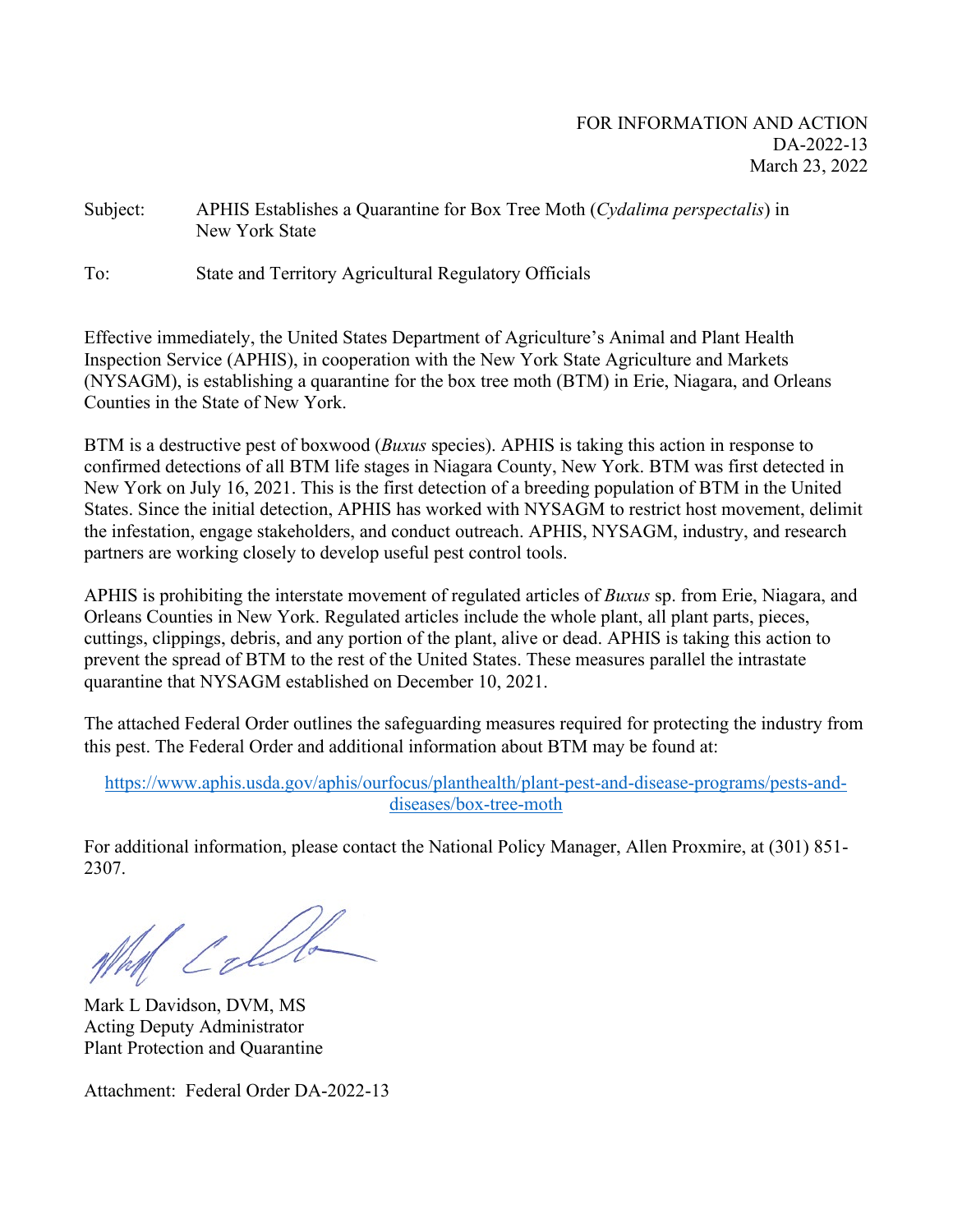#### **United States Department of Agriculture Animal and Plant Health Inspection Service Plant Protection and Quarantine**

#### **Federal Order**

#### **Domestic Quarantine for Box Tree Moth (***Cydalima perspectalis***)**

## **DA-2022-13 March 23, 2022**

Effective immediately, the United States Department of Agriculture's Animal and Plant Health Inspection Service (APHIS), in cooperation with the New York State Department of Agriculture and Markets (NYSAGM), is establishing a quarantine for the box tree moth (BTM) in Erie, Niagara, and Orleans Counties in the State of New York. This action is in response to the detection of a BTM population in Niagara County, New York. This Federal Order prohibits the movement of regulated articles of boxwood (*Buxus* species) from Niagara, Erie, and Orleans Counties to prevent the spread of BTM to other parts of the United States. These measures parallel the intrastate quarantine that NYSAGM established on December 10, 2021.

This Federal Order is issued in accordance with the regulatory authority provided by Section 412(a) of the Plant Protection Act of June 20, 2000, as amended, 7 U.S.C. 7712(a). The Act authorizes the Secretary of Agriculture to prohibit or restrict the movement in interstate commerce of any plant, plant part, plant product, or article if the Secretary determines that the prohibition or restriction is necessary to prevent the dissemination of a plant pest within the United States. The regulatory authority provided by 7 U.S.C. 7754 allows the Secretary to issue orders to carry out this provision of the Plant Protection Act.

To prevent the spread of BTM, APHIS considers it necessary to implement the quarantine and regulate the interstate movement of regulated articles of *Buxus* sp. from Erie, Niagara, and Orleans Counties in New York. Therefore, effective immediately, APHIS prohibits the interstate movement of regulated articles of *Buxus* sp. from the quarantine area. Regulated articles include the whole plant, all plant parts, pieces, cuttings, clippings, debris, and any portion of the plant, alive or dead.

The Administrator may designate a whole state or an area less than an entire state if the Administrator determines, as in this case, that the designation of less than an entire state is adequate to prevent the interstate spread of BTM. In addition, less than an entire state may be quarantined if the Administrator determines that the affected state enforces equivalent restrictions and regulations for intrastate movement to effectively mitigate the spread of the pest. NYSAGM has established an equivalent quarantine and restrictions for intrastate movement of *Buxus* sp. in New York.

This Federal Order and information about BTM may be found at:

[https://www.aphis.usda.gov/aphis/ourfocus/planthealth/plant-pest-and-disease-programs/pests-and](https://www.aphis.usda.gov/aphis/ourfocus/planthealth/plant-pest-and-disease-programs/pests-and-diseases/box-tree-moth)[diseases/box-tree-moth](https://www.aphis.usda.gov/aphis/ourfocus/planthealth/plant-pest-and-disease-programs/pests-and-diseases/box-tree-moth)